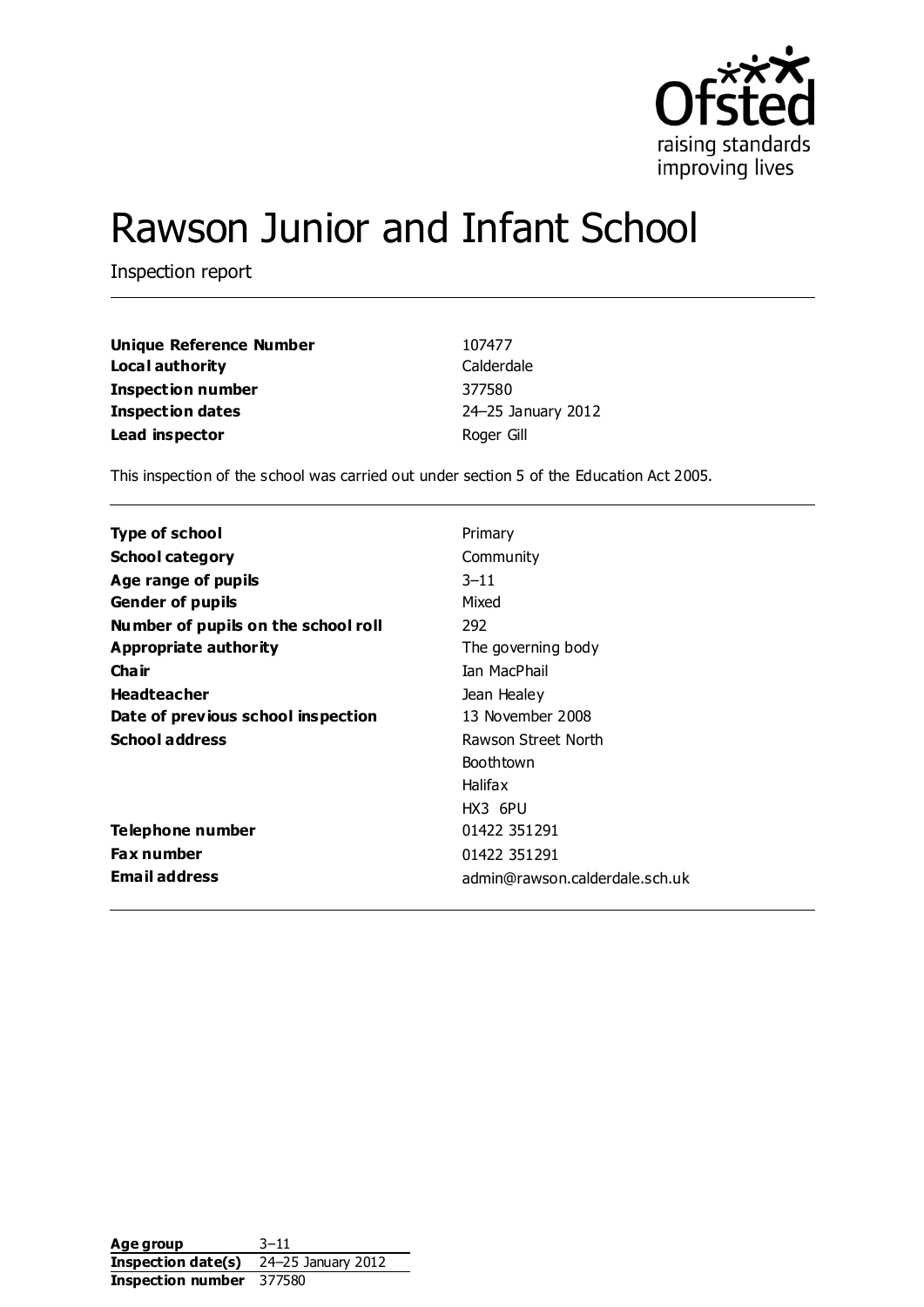

You can use Parent View to give Ofsted your opinion on your child's school. Ofsted will use the information parents and carers provide when deciding which schools to inspect and when.

You can also use Parent View to find out what other parents and carers think about schools in England. You can visit [www.parentview.ofsted.gov.uk,](../../../Local%20Settings/Local%20Settings/Temporary%20Internet%20Files/Content.IE5/OJQWDTPP/www.parentview.ofsted.gov.uk) or look for the link on the main Ofsted website: [www.ofsted.gov.uk](../../../Local%20Settings/Local%20Settings/Temporary%20Internet%20Files/Content.IE5/OJQWDTPP/www.ofsted.gov.uk)

The Office for Standards in Education, Children's Services and Skills (Ofsted) regulates and inspects to achieve excellence in the care of children and young people, and in education and skills for learners of all ages. It regulates and inspects childcare and children's social care, and inspects the Children and Family Court Advisory Support Service (Cafcass), schools, colleges, initial teacher training, work-based learning and skills training, adult and community learning, and education and training in prisons and other secure establishments. It assesses council children's services, and inspects services for looked after children, safeguarding and child protection.

Further copies of this report are obtainable from the school. Under the Education Act 2005, the school must provide a copy of this report free of charge to certain categories of people. A charge not exceeding the full cost of reproduction may be made for any other copies supplied.

If you would like a copy of this document in a different format, such as large print or Braille, please telephone 0300 123 4234, or email [enquiries@ofsted.gov.uk](mailto:enquiries@ofsted.gov.uk)

You may copy all or parts of this document for non-commercial purposes, as long as you give details of the source and date of publication and do not alter the information in any way.

To receive regular email alerts about new publications, including survey reports and school inspection reports, please visit our website and go to 'Subscribe'.

Piccadilly Gate Store Street Manchester M1 2WD

T: 0300 123 4234 Textphone: 0161 618 8524 [enquiries@ofsted.gov.uk](mailto:enquiries@ofsted.gov.uk) [www.ofsted.gov.uk](http://www.ofsted.gov.uk)



© Crown copyright 2012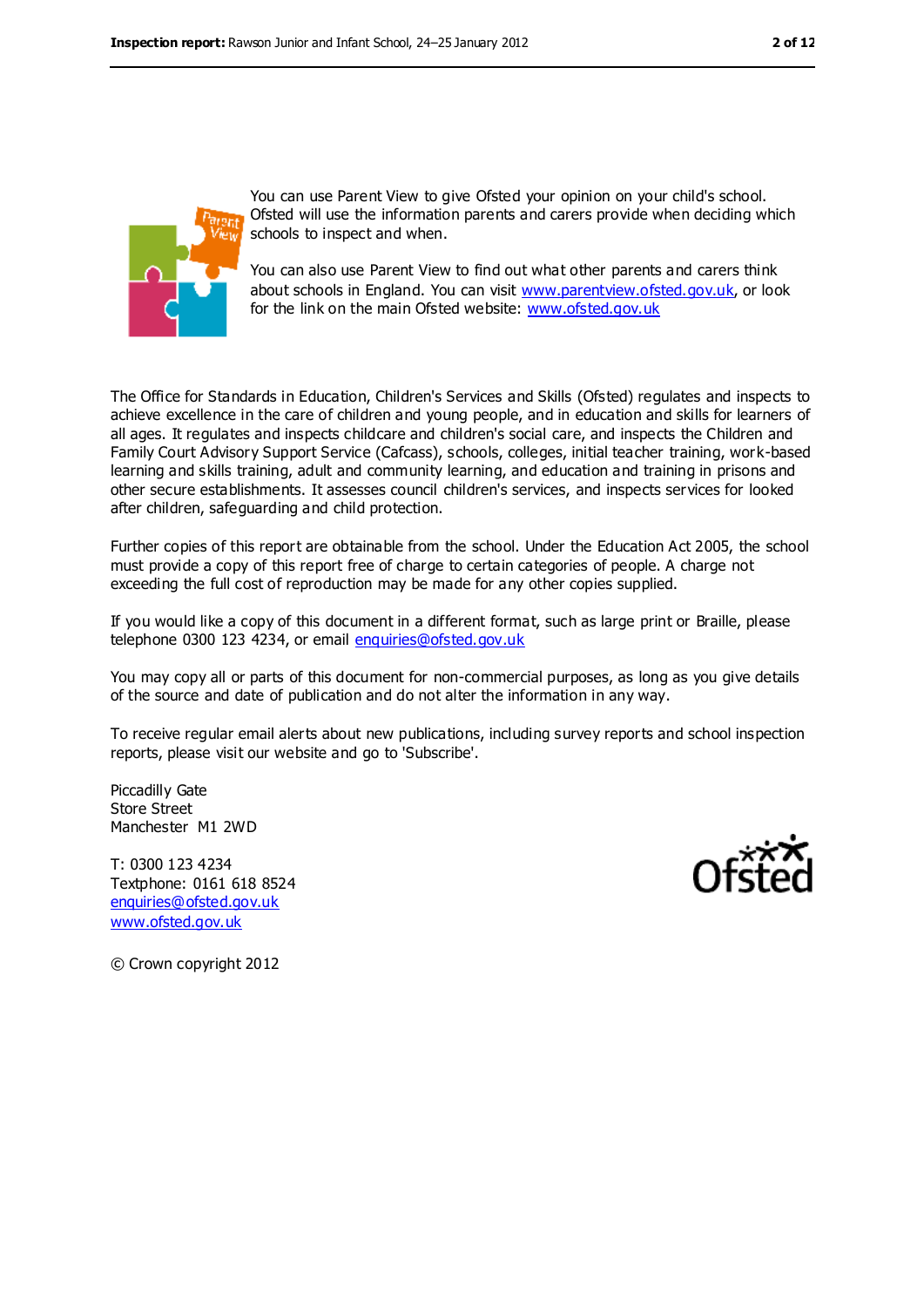# **Introduction**

Inspection team

Roger Gill Pritiben Patel

Additional inspector Additional inspector Sheila Loughlin **Additional inspector** 

This inspection was carried out with two days' notice. Inspectors could not take into account any responses to the on-line questionnaire (Parent View) in planning the inspection because, as yet, none has been posted. Thirteen lessons, or part lessons, were observed, amounting to about six hours in total, taught by 13 teachers of which three were joint observations with the headteacher. Meetings were held with groups of pupils, members of the governing body and staff. Inspectors observed the school's work and looked at a range of evidence, including the school's documents for self-evaluation and safeguarding. They also studied standards in reading, the work pupils were doing in their books and the tracking system used to monitor pupils' progress. Inspectors considered the 61 questionnaires completed by parents and carers as well as those from pupils and staff.

# **Information about the school**

Rawson is a larger than average-sized primary school. The proportion of pupils known to be eligible for free school meals is above the national average. There are few pupils from minority ethnic heritages, and a small minority of pupils speaks English as an additional language. There are average proportions of disabled pupils and those with special educational needs, including those with a statement of special educational needs. The school recently received the School Sports Activemark, the Healthy School status and a Dyslexia Friendly Award. The headteacher is new in post since the school's previous inspection. The school meets the government's current floor standards.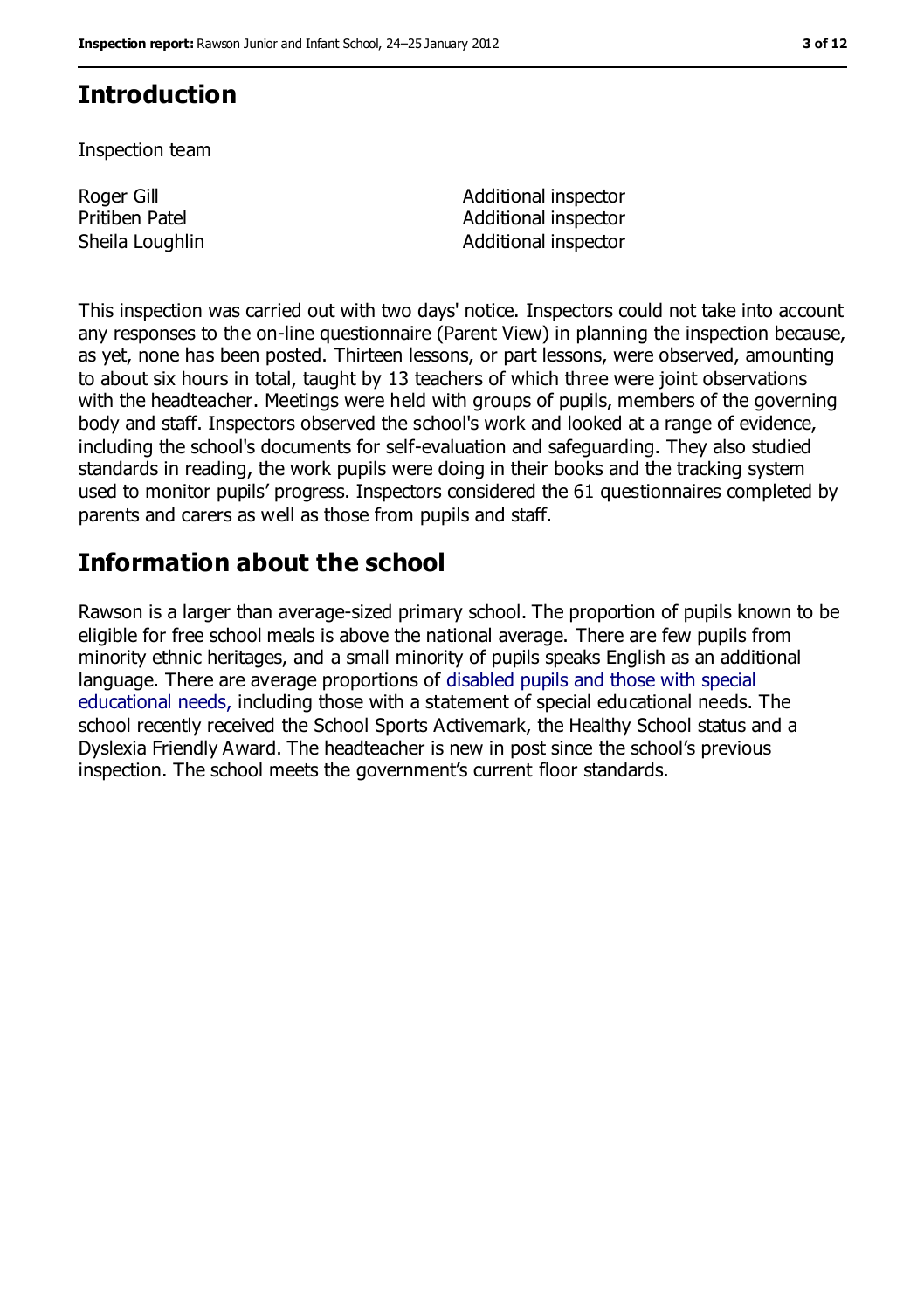**Inspection grades: 1 is outstanding, 2 is good, 3 is satisfactory and 4 is inadequate** Please turn to the glossary for a description of the grades and inspection terms

# **Inspection judgements**

| <b>Overall Effectiveness</b> |  |
|------------------------------|--|
|------------------------------|--|

| <b>Achievement of pupils</b>          |  |
|---------------------------------------|--|
| <b>Quality of teaching</b>            |  |
| <b>Behaviour and safety of pupils</b> |  |
| <b>Leadership and management</b>      |  |

### **Key Findings**

- This is a satisfactory school. Children's attainment is below that typical for their age on entry. They make good progress to the end of Year 2 reaching average levels, owing to some lively and engaging teaching in the Early Years Foundation Stage and Key Stage 1. Progress is satisfactory from Year 3 to the end of Year 6. Therefore, the standard of education is satisfactory overall because progress, in Key Stage 2, is not quick enough. This is why standards in English and mathematics are only average by the time pupils leave.
- Teaching is satisfactory overall. In a few cases, teaching is outstanding but this is matched by a small amount of inadequate work. Behaviour and safety in lessons and around the school are satisfactory. Most pupils are polite, kind and community minded but some find this kind of behaviour hard. However, the school's recent focus on improving the management of behaviour is having a good impact. Pupils' spiritual, moral, social and cultural development is satisfactory. Older pupils feel very proud of their work, for example, in design and technology.
- Despite a good start in learning about letters and their sounds in the younger classes, pupils cannot build fully on their early progress in reading because, from Year 3 onwards, methods to improve reading are not used systematically enough.
- Pupils who are disabled and those who have special educational needs progress satisfactorily but others such as those who are higher attaining generally, and boys in their writing, advance unevenly from year to year in Key Stage 2.
- The leadership has put in place some essential systems to improve pupils' achievement. However, it is too early to see the full effect of these improvements in raised standards at the end of Year 6. Similarly, procedures have been implemented to ensure that safeguarding meets government requirements..

Schools whose overall effectiveness is judged satisfactory may receive a monitoring visit by an Ofsted inspector before their next section 5 inspection.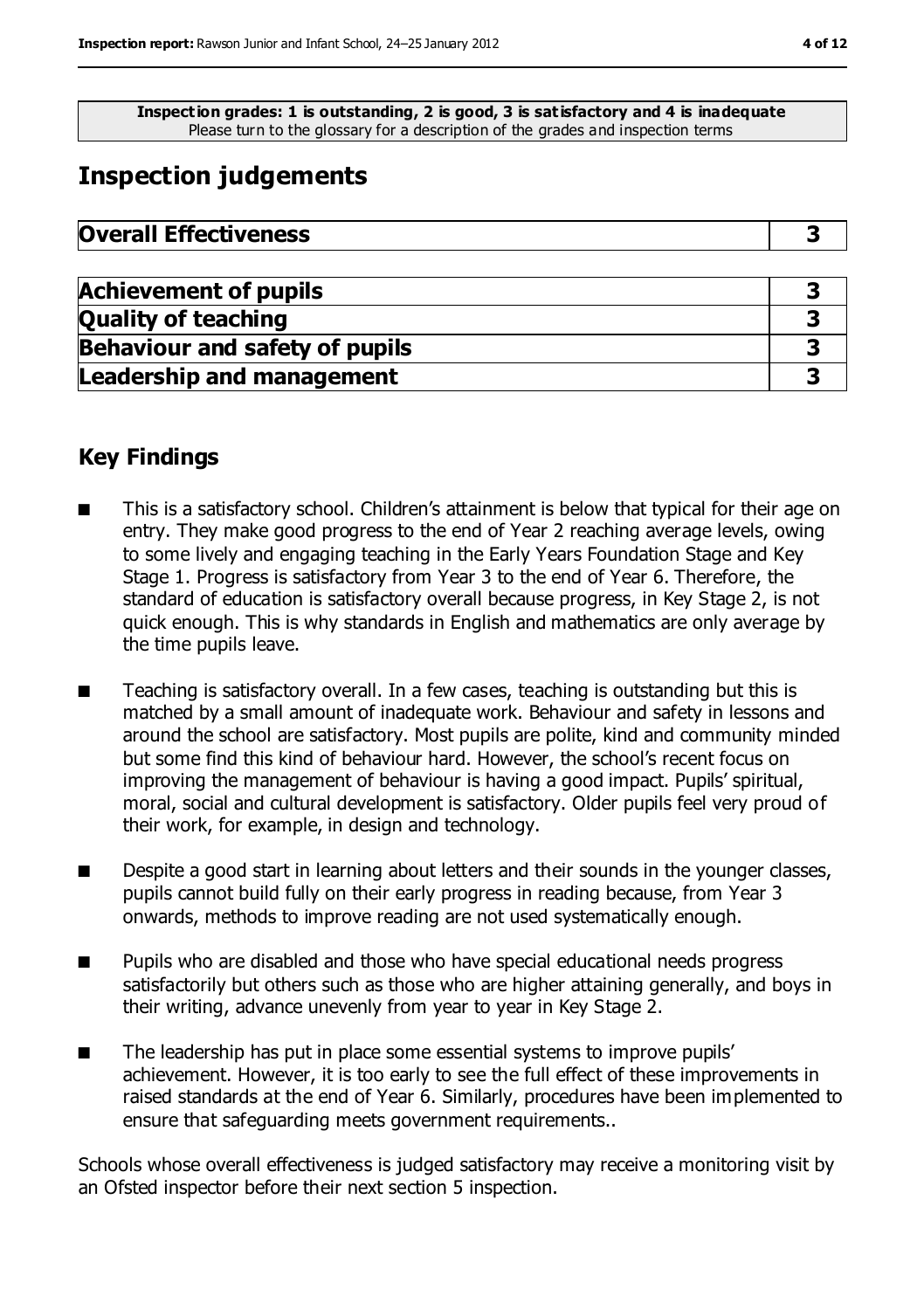### **What does the school need to do to improve further?**

- Improve the pace of progress in Years 3 to 6 and raise standards by the end of Year 6 by:
	- improving the standard of writing by boys, and of higher attainers in general  $\equiv$
	- enabling pupils to develop their skills in communication, reading, writing and  $\equiv$ mathematics across the curriculum.
- Improve the quality of teaching to at least good throughout the school by:
	- ensuring that learning in lessons matches the needs of all pupils, particularly higher attainers
	- making sure that pupils know precisely how to improve their work
	- developing leadership's effectiveness in analysing pupils' progress and providing guidance to teachers
	- increasing the role of the governing body in respect of monitoring teaching and  $\equiv$ its effect on progress.
- Improve methods in Key Stage 2 to engage pupils in reading to ensure good progress by:
	- ensuring pupils read to adults more regularly thereby ensuring they know what to  $\equiv$ practise next
	- promoting a greater interest in reading and deepening pupils' understanding of what they read.

## **Main Report**

#### **Achievement of pupils**

The good progress made by children and pupils in the Early Years Foundation Stage and in Years 1 and 2 is due to lively lessons that cater well for individual needs. For example, children in the Nursery conducted some excellent role play in igloos because teachers had organised the learning so well. Similarly, pupils in Year 2 wrote with interest about Miss Cackle's Academy for Witches and thought deeply about hospital conditions at the time of Florence Nightingale because these tasks were so engaging. This kind of learning is not yet the norm across the school. Higher attainers do not always receive demanding enough work and, as they get older, boys sometimes lack the incentive to produce writing that matches their capabilities, partly because there are too few chances to practise their basic skills beyond English and mathematics.

While generally below expected levels nationally at the end of Reception, attainment is rising. Standards are invariably average at the end of Year 2. Pupils' progress is not yet quick enough in Key Stage 2. One of the reasons for this is that advances in pupils' learning depend too much on the qualities and skill of individual teachers and not enough on methods applied systematically across Year 3 to Year 6. This applies to reading as much as it does to the way that pupils use their skills in mathematics, in geography and history, for example. In some classes boys make good progress in their writing, while in others they stand still or fall behind. Similarly, last year boys in Year 6 made good progress in their mathematics but the current rate of progress for pupils of the same age is no more than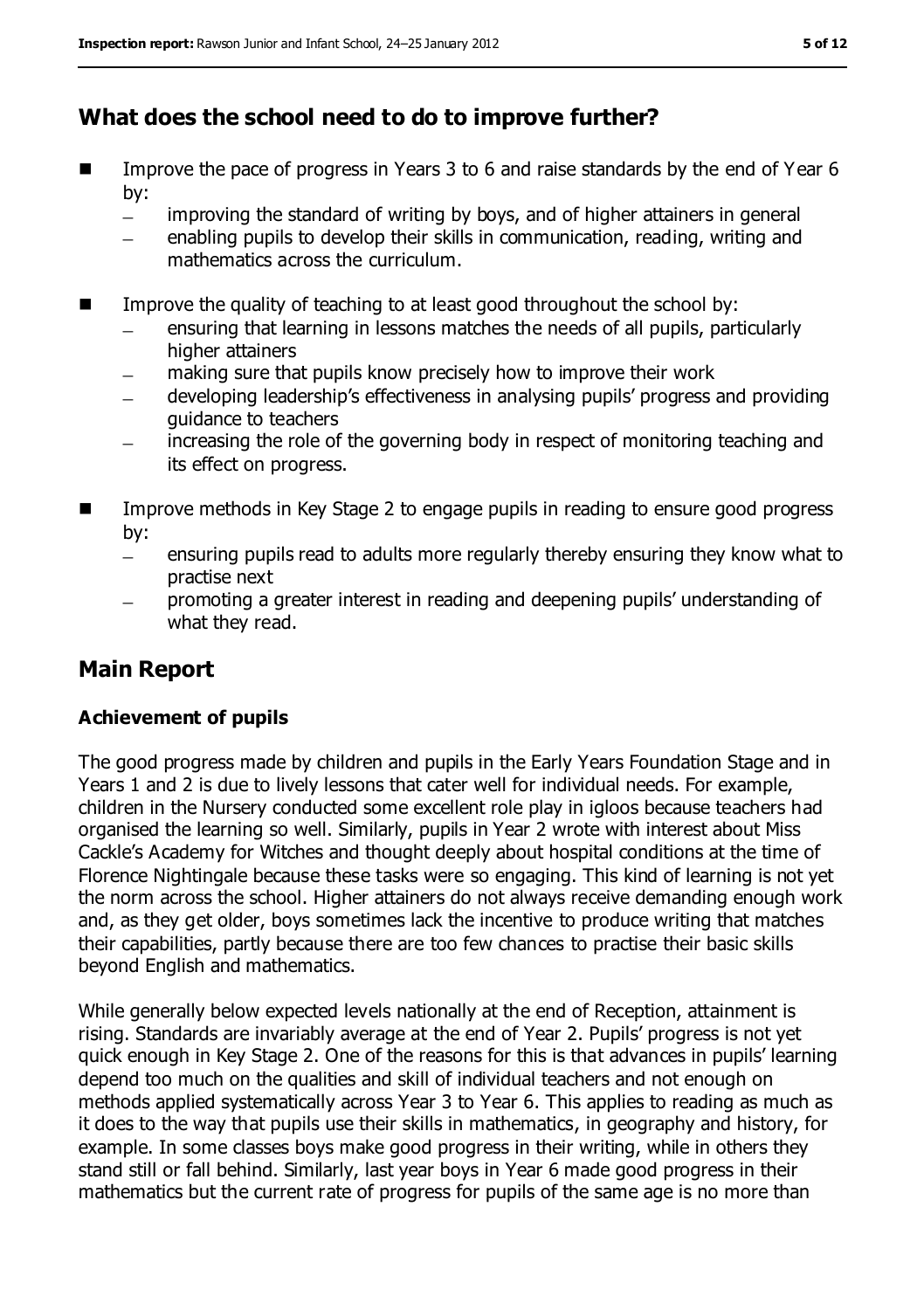satisfactory owing to the need for them to catch up from previous periods of slower progress.

Disabled pupils and those who have special educational needs progress satisfactorily, largely because their needs are identified clearly and because of adult support. Good leadership by the coordinator is ensuring that for these pupils, the gap with the national average is closing. Gaps exist, in some years, between national averages and the performance of boys, for example, and not in others. Standards in reading at the end of Key Stages 1 and 2 are average. All pupils could do better by the end of Year 6 after their good progress earlier on. Currently, they are not all heard to read frequently enough; this leaves them unsure about how to improve. Some lack motivation and the skills to fully understand what they are reading.

Parents and carers state that pupils are progressing well enough, but a significant minority of pupils in Key Stage 2 believe that they are not yet doing as well as they could, which is confirmed by inspection findings.

#### **Quality of teaching**

Some teaching is having a positive effect on pupils' learning and progress but overall the impact is satisfactory, especially in Key Stage 2. The majority of parents and carers, who responded to the inspection questionnaire, think that their children are taught well. Inspection evidence did not always match this view. Pupils largely enjoy learning particularly when computers and interactive whiteboards are used to good effect. In some lessons teaching uses role play, lively debate and challenging practical activities to ensure that pupils learn very well. As a result, there are highlights in learning, for example in Year 6, Year 2 and in the Early Years Foundation Stage. These peaks in teaching are matched by satisfactory and occasionally inadequate learning in lessons.

Some general aspects of teaching and the planned curriculum do not provide enough challenges for higher attainers to fulfil their potential and enough interest to encourage boys to write well. Moreover, across the school pupils are not yet sure precisely how to improve their work so as to reach the next level of attainment. This is also the case in reading where too many older pupils do not receive enough individual attention from an adult, so their next steps to success are clear in their mind. These inspection findings reflect the views of many pupils in Key Stage 2.

In a Year 5/6 lesson on Buddhism the atmosphere of calm created in the lesson and the excellent use of visual stimulii led to some outstanding learning about mediation and the cultural aspects of this religion. This kind of lesson has a strong impact on pupils' spiritual, moral, social and cultural development. Elsewhere, teachers sometimes talk for too long at the expense of hands-on learning, which causes restlessness or passivity among pupils. Teaching that has a satisfactory outcome overall often lacks sufficient drive for higherattainers. Even when extension activities are planned for the more able, they have to complete the work set for everyone before they can tackle the challenges. The school's leadership knows of these issues well and has planned to introduce a more problem-solving approach, designed to engage pupils in thinking more deeply about their work.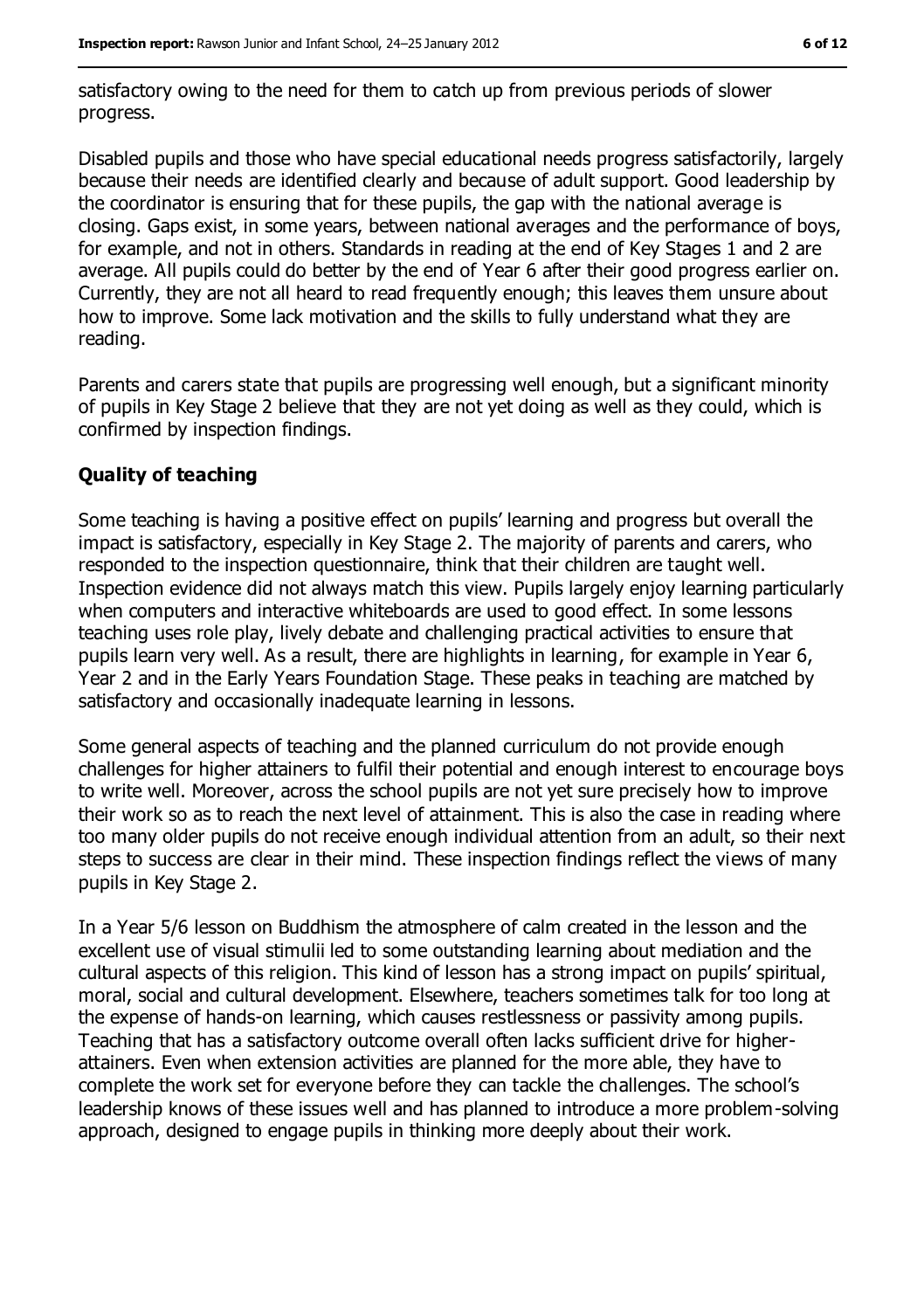#### **Behaviour and safety of pupils**

Efforts by school leadership to improve the systems of safeguarding have led to most pupils feeling safe. Pupils respond well and, as a result, the school is a caring and inclusive community, which has a satisfactory influence on pupils' spiritual, moral, social and cultural development. Older pupils help younger ones, members of the school council are very pleased to have begun to liaise with the governing body and pupils take responsibility for things like the healthy eating tuck shop. Moreover, attendance has improved from below the national average to above it, partly due to the work by the new learning mentor. Pupils want to come to school and mostly enjoy school life, particularly the way teachers care for them and, 'think up interesting activities for them to do'.

Parents, carers and pupils hold generally positive opinions about behaviour and safety. However, a small but significant number of these stakeholders think that behaviour in and around school is not as good as it could be. Inspection findings agree with the positive views and the minor reservations, which is why behaviour is satisfactory overall. Pupils know about different forms of bullying and know who to approach when it happens. Adults deal with bullying effectively. While many pupils tried to behave well during the inspection, others report that this is not always the case, which is why there are many entries in the school records about missed playtimes and several cases of racist name-calling. Inspectors found that in some lessons, teachers spent too much time on dealing with minor disruptions. It is these things that pupils talk about first when asked about how the school could be improved. However, the measures taken to improve behaviour are working as is evident by the generally calm atmosphere in school and the positive relationships enjoyed by the vast majority of pupils.

#### **Leadership and management**

Leadership has tackled successfully the weaknesses that existed at the time of the school's previous inspection. A deficit budget resulted in the need to reorganise staffing, safeguarding issues were tackled in a comprehensive fashion, pupil attendance has been increased by 2% and the senior team of leaders all have explicit roles to play and undertake them with confidence. The introduction of an electronic tracking system to analyse pupils' progress in key subjects has proved beneficial even though it is still in its early stages of implementation. These improvements explain why the staff feel that the school is going in the right direction. Teaching is being monitored well in lessons and professional development is provided when needed. Leadership knows the school's strengths and weaknesses well. These advances demonstrate a good capacity for further improvement.

Plans for improvement are clear about actions needed to improve the school but they lack fine detail and ambitious targets that would ensure that pupils progress well by the end of Year 6. This is because the new system of assessment and tracking pupils' learning is not yet used with full effect to set the agenda and make sure that progress is good in all cases.

The work of the governing body has improved strongly of late in its clarity about priorities for improvement. Arrangements for safeguarding meet the government's requirements. The governing body has evaluated its contribution to leadership and is correct in the assumption that it should visit lessons to find out more about teaching and its effect. Discrimination is not tolerated but the promotion of equality of opportunity is satisfactory because the school has not yet achieved good progress throughout the school for all groups of pupils..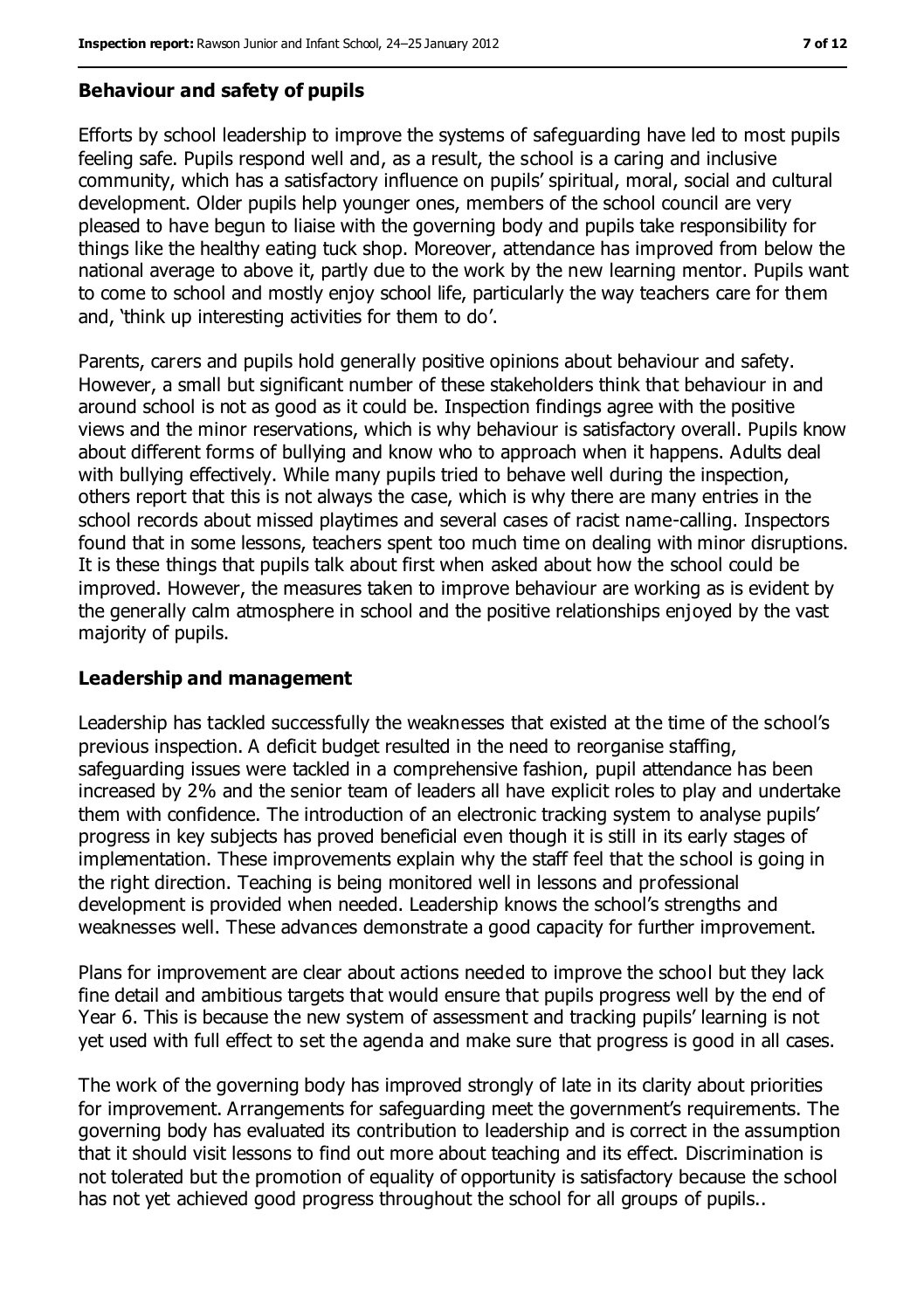The school provides a satisfactory curriculum, which is broad and balanced. It contains some interesting themes, but opportunities for pupils to develop basic skills across subjects are limited. Provision for pupils' spiritual, moral, social and cultural development produces some positive results for pupils, for example when learning about Buddhism or making magnificent models of the Titanic both of which help them consider why people act in the way that they do. However, outcomes are satisfactory because there are a few limitations in social and moral development related to behaviour and low-level bullying, which the school is tackling firmly with some good examples of success.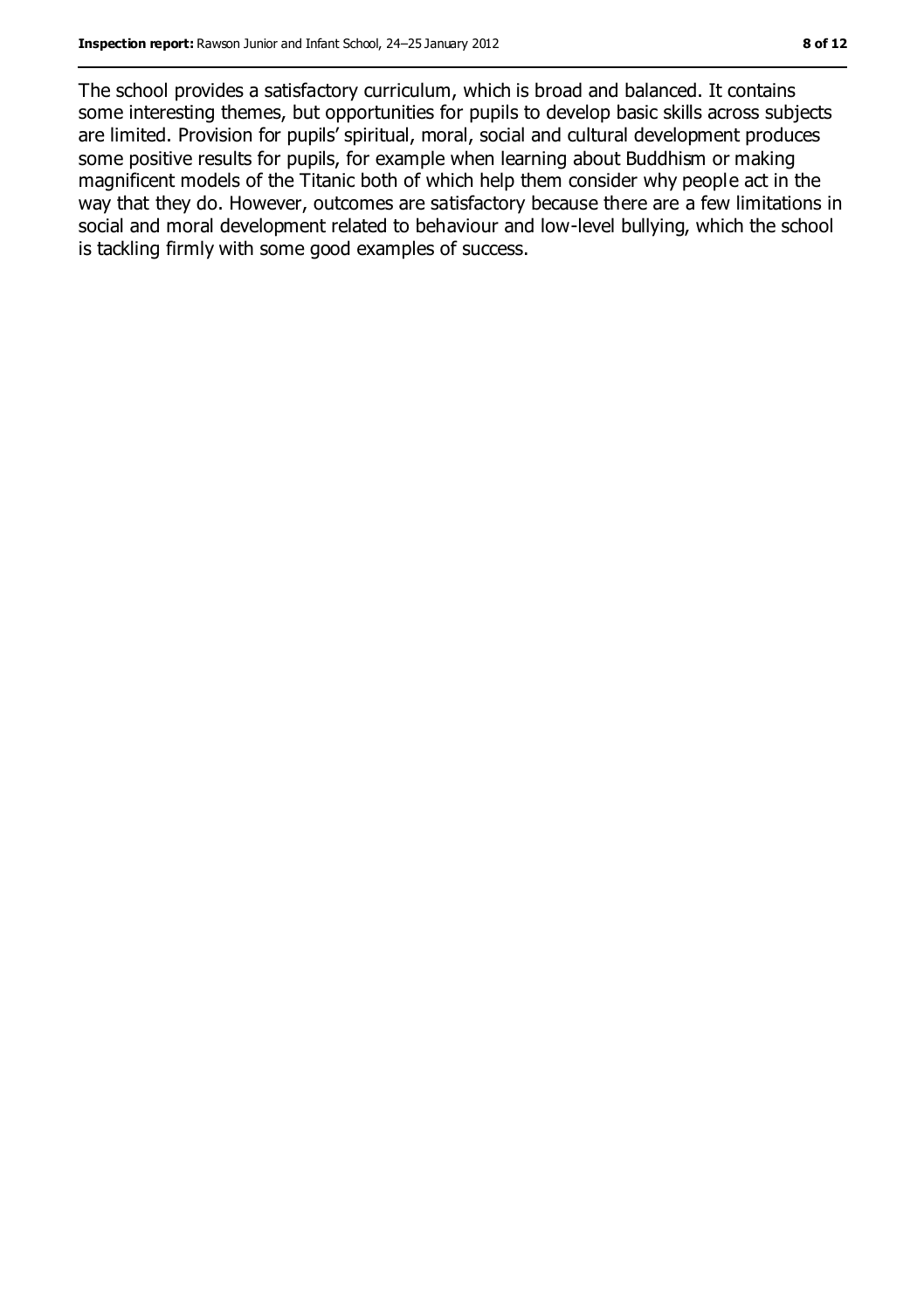# **Glossary**

### **What inspection judgements mean**

| <b>Grade</b> | <b>Judgement</b> | <b>Description</b>                                                                                                                                                                                                            |
|--------------|------------------|-------------------------------------------------------------------------------------------------------------------------------------------------------------------------------------------------------------------------------|
| Grade 1      | Outstanding      | These features are highly effective. An outstanding school<br>provides exceptionally well for all its pupils' needs.                                                                                                          |
| Grade 2      | Good             | These are very positive features of a school. A school that is<br>good is serving its pupils well.                                                                                                                            |
| Grade 3      | Satisfactory     | These features are of reasonable quality. A satisfactory school<br>is providing adequately for its pupils.                                                                                                                    |
| Grade 4      | Inadequate       | These features are not of an acceptable standard. An<br>inadequate school needs to make significant improvement in<br>order to meet the needs of its pupils. Ofsted inspectors will<br>make further visits until it improves. |

### **Overall effectiveness of schools**

|                       | Overall effectiveness judgement (percentage of schools) |      |                     |                   |
|-----------------------|---------------------------------------------------------|------|---------------------|-------------------|
| <b>Type of school</b> | <b>Outstanding</b>                                      | Good | <b>Satisfactory</b> | <b>Inadequate</b> |
| Nursery schools       | 46                                                      | 46   |                     |                   |
| Primary schools       |                                                         | 47   | 40                  |                   |
| Secondary schools     | 14                                                      | 38   | 40                  |                   |
| Special schools       | 28                                                      | 48   | 20                  |                   |
| Pupil referral units  | 15                                                      | 50   | 29                  |                   |
| All schools           |                                                         | 46   | 38                  |                   |

New school inspection arrangements have been introduced from 1 January 2012. This means that inspectors make judgements that were not made previously.

The data in the table above are for the period 1 September 2010 to 31 August 2011 and represent judgements that were made under the school inspection arrangements that were introduced on 1 September 2009. These data are consistent with the latest published official statistics about maintained school inspection outcomes (see [www.ofsted.gov.uk\)](../../../Local%20Settings/Local%20Settings/Temporary%20Internet%20Files/Content.IE5/OJQWDTPP/www.ofsted.gov.uk).

The sample of schools inspected during 2010/11 was not representative of all schools nationally, as weaker schools are inspected more frequently than good or outstanding schools.

Primary schools include primary academy converters. Secondary schools include secondary academy converters, sponsor-led academies and city technology colleges. Special schools include special academy converters and non-maintained special schools.

Percentages are rounded and do not always add exactly to 100.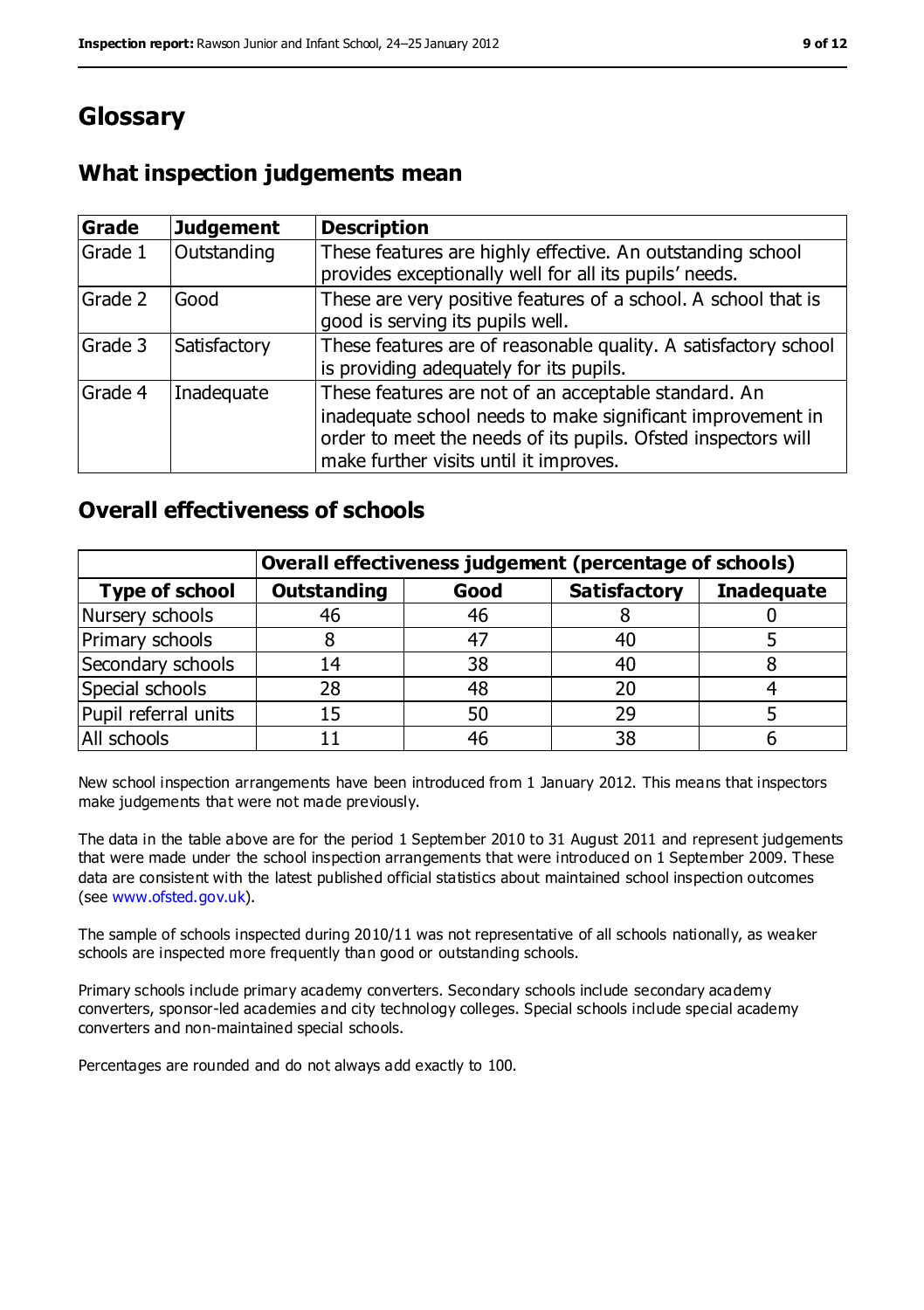# **Common terminology used by inspectors**

| Achievement:                  | the progress and success of a pupil in their learning and<br>development taking account of their attainment.                                                                                                           |
|-------------------------------|------------------------------------------------------------------------------------------------------------------------------------------------------------------------------------------------------------------------|
| Attainment:                   | the standard of the pupils' work shown by test and<br>examination results and in lessons.                                                                                                                              |
| Behaviour                     | how well pupils behave in lessons, with emphasis on their<br>attitude to learning. Pupils' punctuality to lessons and their<br>conduct around the school.                                                              |
| Capacity to improve:          | the proven ability of the school to continue improving based<br>on its self-evaluation and what the school has accomplished<br>so far and on the quality of its systems to maintain<br>improvement.                    |
| Leadership and<br>management: | the contribution of all the staff with responsibilities, not just<br>the governors and headteacher, to identifying priorities,<br>directing and motivating staff and running the school.                               |
| Learning:                     | how well pupils acquire knowledge, develop their<br>understanding, learn and practise skills and are developing<br>their competence as learners.                                                                       |
| Overall effectiveness:        | inspectors form a judgement on a school's overall<br>effectiveness based on the findings from their inspection of<br>the school.                                                                                       |
| Progress:                     | the rate at which pupils are learning in lessons and over<br>longer periods of time. It is often measured by comparing<br>the pupils' attainment at the end of a key stage with their<br>attainment when they started. |
| Safety                        | how safe pupils are in school, including in lessons; and their<br>understanding of risks. Pupils' freedom from bullying and<br>harassment. How well the school promotes safety, for<br>example e-learning.             |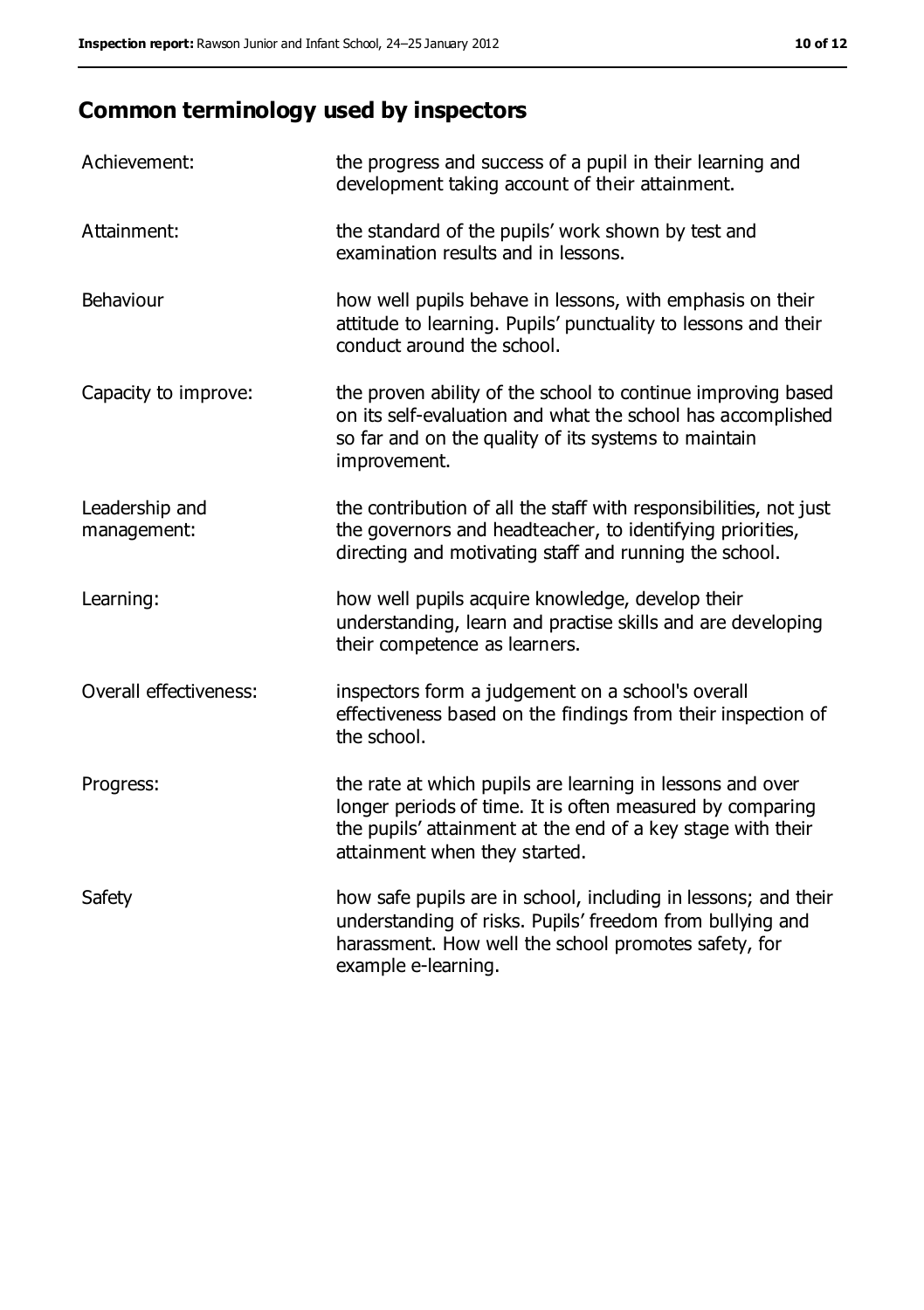**This letter is provided for the school, parents and carers to share with their children. It describes Ofsted's main findings from the inspection of their school.**



26 January 2012

Dear Pupils

#### **Inspection of Rawson Junior and Infant School, Halifax HX3 6PU**

My colleagues and I found it enjoyable to inspect your school. Thank you for the warm welcome. We agree with you that behaviour is satisfactory. You feel safe because there is always an adult to turn to and bullying is dealt with properly, even though it crops up a little too often for your liking.

You go to a satisfactory school, which has improved since it was previously inspected in 2008. You make satisfactory progress in lessons but there are also some good features to your learning, particularly for younger pupils. In Key Stage 2 there are some outstanding lessons but overall your learning and progress could be better than satisfactory. We judge that you could reach higher standards in English and mathematics if you made quicker and more consistent progress.

Many of you are righty proud of things that you do. For example, the moving models produced by pupils in Year 6 dotted around the school are very exciting to look at and play with. Also, the 'learning logs' produced by staff for children in the Nursery are of top quality. Teachers know where you are up to and, because of this, they set relevant tasks for most of you but boys could do better in their writing, higher attainers could be challenged even more and your skills in reading, writing and mathematics, for example, could be practiced more in all subjects. Furthermore, you could be a lot clearer about your next steps in learning, which is why, for example, reading among older pupils is not yet as good as it could be.

We have asked your headteacher and governors to help you reach higher standards, in English and mathematics, by making quicker progress by the end of Year 6. Furthermore, the teaching of reading should be improved in Key Stage 2. Teaching should be at a good level across Years 3 to 6 as it is for the majority of younger pupils. You can all help by trying to work hard at all times and behaving well.

Yours sincerely

Roger Gill Lead inspector